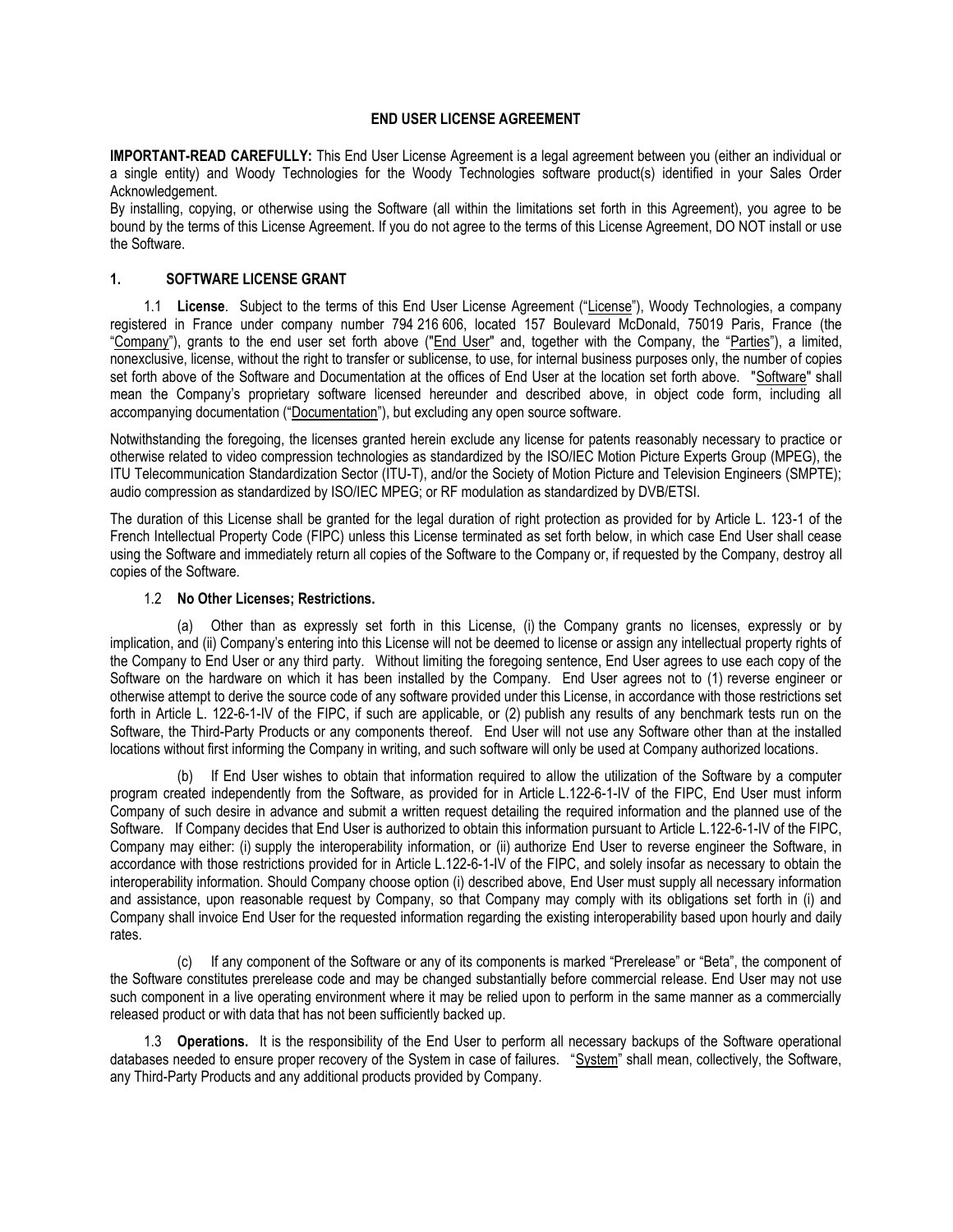1.4 **Third Party Products.** Subject to the terms of this License, the Company agrees to sublicense any software that constitutes or is contained in Third Party Products, in object code form only, to End User during the term of this License, only as part of the System for the purposes described in Section 1.1 of this License. Third Party Products include software obtained from third-party manufacturers or distributors and provided by the Company hereunder including open source software. This sublicense is conditioned on End User's continued compliance with the terms and conditions of the end-user licenses (a) contained on or in the media on which such software is provided or (b) otherwise provided by the Company to End User.

1.5 **Open-Source Notices.** Certain components of the Software may be subject to open-source software licenses ("Open-Source Components"), which means any software license approved as open-source licenses by the Open Source Initiative or any substantially similar licenses, including without limitation any license that, as a condition of distribution of the software licensed under such license, requires that the distributor make the software available in source code format. The Software documentation includes copies of the licenses applicable to the Open-Source Components.

To the extent there is conflict between the license terms covering the Open-Source Components and this EULA, the terms of such licenses will apply in lieu of the terms of this EULA. To the extent the terms of the licenses applicable to Open-Source Components prohibit any of the restrictions in this Agreement with respect to such Open-Source Component, such restrictions will not apply to such Open-Source Component. To the extent the terms of the licenses applicable to Open-Source Components require Licensor to make an offer to provide source code in connection with the Product, such offer is hereby made, and you may exercise it by contacting support@woody-technologies.com.

## **2. CONFIDENTIAL INFORMATION**

Neither Party will use or disclose the other Party's Confidential Information without the other Party's prior written consent. "Confidential Information" means any information, whether disclosed orally, in writing, electronically, visually or otherwise by one Party to the other in the course of this License, including, in the case of the Company, the source code of the Software, and in the case of either Party, all other information relating to such Party's financial condition, operations, business or customers. Each Party will use the same degree of care as it exercises toward its own Confidential Information in protecting the other Party's Confidential Information, but no less care than reasonable in light of general industry standards and applicable laws regarding data protection, privacy or confidentiality. Confidential Information will only be disclosed on a need-to-know basis to a Party's employees and contractors bound by non-disclosure obligations at least as protective as those of this License. This Section 2 does not apply to information (a) after it becomes publicly known through no fault of the receiving Party, (b) already rightfully in the receiving Party's possession when received, (c) developed by the receiving Party without the use of the other Party's Confidential Information or (d) required to be disclosed by law so long as the other Party is given immediate notice of the request or order that the information be disclosed and the fullest opportunity under law to prevent or limit the disclosure. Each Party acknowledges that its breach of this Section 2 may cause the other Party substantial and irreparable harm for which the other Party would be entitled, in addition to any available legal remedies, to injunctive relief and any other available non-monetary remedies, without the necessity of proving any direct damages. The Parties shall keep confidential all the Confidential Information they receive pursuant to this Agreement until such Confidential Information falls into the public domain or two (2) years after the date upon which this Agreement was terminated, whichever occurs first.

# **3. TITLE & OWNERSHIP**

3.1 All intellectual property rights in or to the Software, the Documentation, the Third-Party Products, the Company's Confidential Information and the drawings, descriptions and written information provided by the Company (collectively, "IP Deliverables") are and will remain the exclusive property of the Company or its licensors, whether or not specifically recognized or perfected under the laws of the jurisdiction in which the IP Deliverables are used or licensed. End User will not take any action that jeopardizes the Company's or its licensors' proprietary rights, or attempt to acquire any right, in the IP Deliverables. All rights not expressly granted to End User with respect to IP Deliverables are reserved by the Company and its third-party licensors.

3.2 Unless otherwise agreed on a case-by-case basis, the Company will own all rights, including intellectual property rights, in any copy, translation, modification, improvement, adaptation, derivative work or other derivation of the IP Deliverables. End User will execute, or will at the Company's request procure the execution of, any instrument that may be appropriate to assign these rights to the Company to perfect these rights in the Company's name. End User shall not alter or remove any trademarks applied to, embedded in or associated with, the IP Deliverables.

### **4. TRADEMARKS & TRADE NAMES**

4.1 No rights are granted hereunder to End User to use the trademarks, trade names, service names or logos of the Company or its licensors that are used in connection with the Software ("Marks"). End User shall not alter or remove any Marks applied to, embedded in or associated with the Software or any other materials provided by the Company to End User.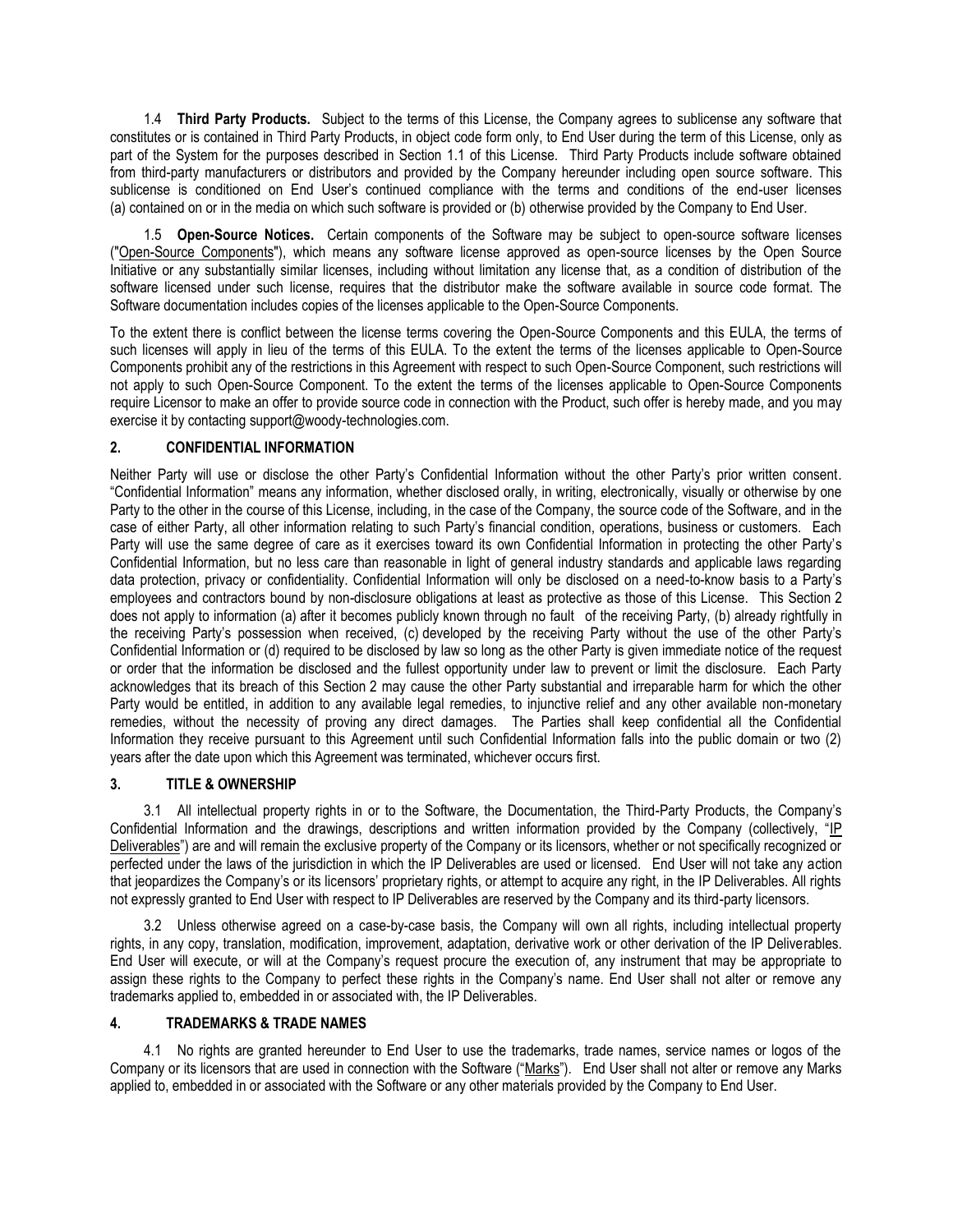4.2 End User hereby acknowledges ownership and title of Company and its licensors to their respective Marks and the goodwill attaching thereto, and agrees that any goodwill resulting from End User's display of the Marks shall vest in and become the sole, perpetual and exclusive property of Company or the licensor owning such Mark. End User agrees not to contest or take any action to contest the Marks or to use, employ or attempt to register any Mark which is confusingly or deceptively similar to any Marks of Company or a licensor.

### **5. WARRANTIES & DISCLAIMERS**

5.1 WOODY TECHNOLOGIES EXPRESSLY DISCLAIMS ANY WARRANTY FOR THE SOFTWARE. THE SOFTWARE AND ANY RELATED DOCUMENTATION IS PROVIDED "AS IS" WITHOUT WARRANTY OF ANY KIND, EITHER EXPRESS OR IMPLIED, INCLUDING, WITHOUT LIMITATION, THE IMPLIED WARRANTIES OF MERCHANTABILITY, FITNESS FOR A PARTICULAR PURPOSE, OR NONINFRINGEMENT. THE ENTIRE RISK ARISING OUT OF USE OR PERFORMANCE OF THE SOFTWARE REMAINS WITH YOU.

## **6. INDEMNIFICATION**

6.1 The Company will defend and indemnify End User from and against any and all losses, costs, damages, liabilities or expenses (including reasonable attorneys' fees and costs) ("Losses") incurred or arising from any claim by a third party alleging that End User's use of the Software or its Documentation ("Covered IP") infringes in France a French patent, copyright or trademark. This indemnity will not apply to claims arising from (a) use of the Covered IP outside the scope of the license granted to End User; (b) use of the Covered IP in combination with the products of third parties (other than those approved in writing by the Company or set forth in the Specifications); (c) modification of the Covered IP not performed or provided by the Company, if the infringement would not have occurred but for such use, combination or modification; or (d) the Company's compliance with End User's design specifications, if the infringement would not have occurred but for the Company's implementation of such specifications.

6.2 End User will indemnify the Company and its licensors, officers, agents and employees harmless from and against any and all Losses incurred or arising from any claim or allegation by a third party relating to (a) End User's failure to comply with applicable laws, including intellectual property laws; and (b) a patent, copyright or trademark infringement claim arising from the Company's compliance with End User's specific designs or instructions, or End User's use of the Covered IP other than in accordance with the Specifications. Company may participate in the defense of the claims with counsel of its own choosing at its cost and expense. Each Party shall give prompt notice of any such claim to the other. Company shall have the right to control and direct the investigation defense and settlement of each such claim.

# **7. LIMITATION OF LIABILITY**

IN NO EVENT SHALL END USER, COMPANY OR COMPANY'S THIRD-PARTY SUPPLIERS BE LIABLE FOR ANY INDIRECT DAMAGES, WHETHER FORESEEABLE OR NOT, INCLUDING DAMAGES FOR LOSS OF PROFITS, BUSINESS INTERRUPTION, LOSS OF BUSINESS INFORMATION, LOSS OF CLIENTELE, OR ANY OTHER PECUNIARY LOSS, RESULTING OR ARISING FROM ANY CLAIM UNDER THIS LICENSE, REGARDLESS OF THE CAUSE OF ACTION AND EVEN IF A PARTY HAS BEEN ADVISED OF THE POSSIBILITY OF SUCH DAMAGES. EACH OF THE PARTIES SHALL BE LIABLE TO THE OTHER FOR ANY DIRECT DAMAGES RELATING TO ITS PERFORMANCE OR FAILURE TO PERFORM UNDER THIS LICENSE, PROVIDED HOWEVER THAT THE LIABILITY OF A PARTY TO THE OTHER PARTY WHETHER BASED ON AN ACTION OR CLAIM IN CONTRACT, EQUITY, NEGLIGENCE, TORT OR OTHERWISE, FOR ANY EVENT, ACT OR OMISSION SHALL NOT EXCEED AN AMOUNT EQUAL TO THE AMOUNT PAID TO THE COMPANY UNDER THIS LICENSE DURING THE TWELVE MONTH PERIOD IMMEDIATELY PRECEDING THE MOST RECENT EVENT. THESE LIMITATIONS ON LIABILITY SET FORTH IN THIS SECTION 7 SHALL NOT APPLY TO (a) INDEMNIFICATION OBLIGATIONS HEREUNDER; (b) DAMAGES ARISING FORM BREACHES OF THE OWNERSHIP PROVISIONS OF SECTION 3; (c) BREACH OF CONFIDENTIALITY OBLIGATIONS HEREUNDER; AND (d) A PARTY'S GROSS NEGLIGENCE OR WILLFUL MISCONDUCT (INCLUDING THOSE CAUSING DEATH OR PERSONAL INJURY) OR FRAUDULENT MISREPRESENTATION. THE FOREGOING LIMITATIONS AND EXCLUSIONS WILL APPLY NOTWITHSTANDING THE FAILURE OF ESSENTIAL PURPOSE OF ANY LIMITED REMEDY PERMITTED HEREUNDER.

# **8. GENERAL LEGAL PROVISIONS**

8.1 **Termination.** If either Party materially breaches this License and does not cure the breach within 30 days after receiving written notice of the breach from the non-breaching Party, the non-breaching Party may terminate this License as of a termination date specified in that notice or a subsequent notice delivered with such 30-day period. If the breach cannot be completely cured within the 30-day period, no default will occur if the Party receiving the notice begins curative action within the 30-day period and thereafter proceeds with diligence and in good faith to cure the breach as soon as possible.